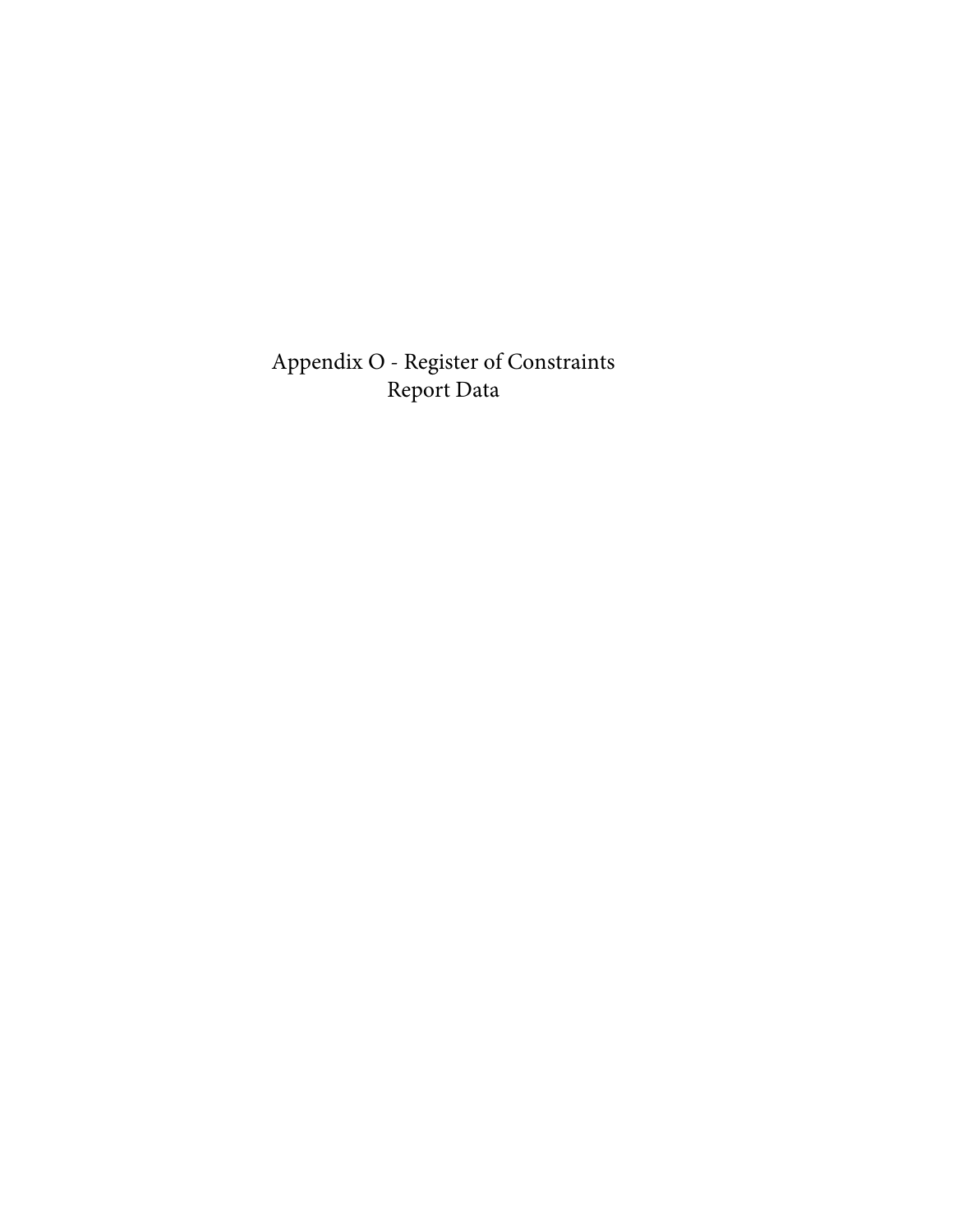| Originator                          | <b>Dataset</b>                                                                                                    | Link to source                                                                                                                                                 | Last update date         |
|-------------------------------------|-------------------------------------------------------------------------------------------------------------------|----------------------------------------------------------------------------------------------------------------------------------------------------------------|--------------------------|
| <b>BIODIVERSITY</b><br><b>OSM</b>   | RailwayLine                                                                                                       | https://www.openstreetmap.org/                                                                                                                                 | 6/21/2021                |
| <b>IRRL</b>                         | <b>BridgesCulverts</b>                                                                                            | Direct from origninator                                                                                                                                        | 6/21/2021                |
| <b>OSM</b>                          | RailwayStops                                                                                                      | https://www.openstreetmap.org/                                                                                                                                 | 6/30/2021                |
| OSI<br>OSI                          | <b>Administrative Authority Boundary</b><br>County Boundary                                                       | https://data-osi.opendata.arcgis.com/search<br>https://data-osi.opendata.arcgis.com/search                                                                     | 10/24/2019<br>11/11/2019 |
| <b>NPWS</b>                         | Natural Heritage Area (NHA)                                                                                       | https://www.npws.ie/maps-and-data/designated-site-data/download-boundary-data                                                                                  | 10/23/2019               |
| <b>NPWS</b>                         | Proposed Natural Heritage Area (pNHA)                                                                             | https://www.npws.ie/maps-and-data/designated-site-data/download-boundary-data                                                                                  | 10/23/2019               |
| <b>NPWS</b><br><b>NPWS</b>          | Special Area of Conservation (SAC)<br>Special Protection Area (SPA)                                               | https://www.npws.ie/maps-and-data/designated-site-data/download-boundary-data<br>https://www.npws.ie/maps-and-data/designated-site-data/download-boundary-data | 10/23/2019<br>10/23/2019 |
| EPA                                 | River Waterbodies (Status)                                                                                        | http://gis.epa.ie/GetData/Download                                                                                                                             | 10/25/2019               |
| <b>NPWS</b>                         | Nature Reserves                                                                                                   | https://data.gov.ie/dataset/nature-reserves?package_type=dataset                                                                                               | 9/14/2021                |
| <b>DOCHG</b><br><b>HERITAGE</b>     | Woodland Survey 2010                                                                                              | https://data.gov.ie/dataset/national-survey-of-native-woodlands-2003-2008?package_type=dataset                                                                 | 9/14/2021                |
| <b>DHLGH</b>                        | <b>GZT Zoning</b>                                                                                                 | https://myplan.ie/zoning-map-viewer/                                                                                                                           | 9/10/2020                |
| <b>DOCHG</b>                        | National Inventory of Architectural Heritage (NIAH)                                                               | https://data.gov.ie/dataset/national-inventory-of-architectural-heritage-niah-national-dataset                                                                 | 10/25/2019               |
| ASI<br>ASI                          | <b>Recorded Monument</b><br>Zones of Notification (Section 12)                                                    | https://data.gov.ie/dataset/national-monuments-service-archaeological-survey-of-ireland<br>https://maps.archaeology.ie/HistoricEnvironment/                    | 10/25/2019<br>9/9/2021   |
| <b>FCC</b>                          | Protected Structures (Fingal County Council)                                                                      | https://data.gov.ie/dataset/development-plans-fingal?package_type=dataset                                                                                      | 9/14/2021                |
| <b>FCC</b>                          | Specific Objective Areas (Fingal County Council)                                                                  | https://data.gov.ie/dataset/development-plans-fingal?package_type=dataset                                                                                      | 9/14/2021                |
| LOUCC<br>LOUCC                      | Record of Protected Structures<br><b>Architectural Conservation Areas</b>                                         | Direct from origninator                                                                                                                                        | 1/10/2021                |
| <b>GEOLOGY</b>                      |                                                                                                                   | Direct from origninator                                                                                                                                        | 1/10/2021                |
| GSI                                 | Landslide Event                                                                                                   | https://www.gsi.ie/en-ie/data-and-maps/Pages/Geohazards.aspx                                                                                                   | 10/24/2019               |
| GSI                                 | Landsllide Susceptibility                                                                                         | https://www.gsi.ie/en-ie/data-and-maps/Pages/Geohazards.aspx                                                                                                   | 10/24/2019               |
| <b>GSI</b><br>GSI                   | Mineral Locations<br>Geological Heritage Site                                                                     | https://www.gsi.ie/en-ie/data-and-maps/Pages/Minerals.aspx<br>https://www.gsi.ie/en-ie/data-and-maps/Pages/Geoheritage.aspx                                    | 10/24/2019<br>10/24/2019 |
| GSI                                 | Historic Pit & Quarry Location                                                                                    | https://www.gsi.ie/en-ie/data-and-maps/Pages/Geoheritage.aspx                                                                                                  | 10/24/2019               |
| EPA                                 | WFD Article 5: Quarry                                                                                             | http://gis.epa.ie/GetData/Download                                                                                                                             | 10/24/2019               |
| GSI<br>EPA                          | <b>Active Quarry</b><br>Section 4 Discharge Point                                                                 | https://www.gsi.ie/en-ie/data-and-maps/Pages/Minerals.aspx<br>http://gis.epa.ie/GetData/Download                                                               | 10/25/2019<br>10/24/2019 |
| EPA                                 | WFD Article 5: Section 4 Discharge Point                                                                          | http://gis.epa.ie/GetData/Download                                                                                                                             | 10/25/2019               |
| GSI                                 | Potential Granular Aggregate                                                                                      | https://secure.dccae.gov.ie/arcgis/rest/services/APM/APM2016 PotentialGranularAggregate/MapServer                                                              | 10/25/2019               |
| <b>GROUNDWATER</b><br><b>GSI</b>    | Wells 50m Buffer (100m Location Accuracy)                                                                         | https://www.gsi.ie/en-ie/data-and-maps/Pages/Groundwater.aspx                                                                                                  | 10/24/2019               |
| <b>GSI</b>                          | Wells (10m Location Accuracy)                                                                                     | https://www.gsi.ie/en-ie/data-and-maps/Pages/Groundwater.aspx                                                                                                  | 10/24/2019               |
| <b>GSI</b>                          | Wells (500m Buffer 1km Location Accuracy)                                                                         | https://www.gsi.ie/en-ie/data-and-maps/Pages/Groundwater.aspx                                                                                                  | 10/24/2019               |
| <b>GSI</b><br><b>GSI</b>            | Wells (100m Buffer 200m Location Accuracy)<br>Wells (250m Buffer 500m Location Accuracy)                          | https://www.gsi.ie/en-ie/data-and-maps/Pages/Groundwater.aspx<br>https://www.gsi.ie/en-ie/data-and-maps/Pages/Groundwater.aspx                                 | 10/24/2019<br>10/24/2019 |
| <b>GSI</b>                          | PublicSupplySourceProtection                                                                                      | https://www.gsi.ie/en-ie/data-and-maps/Pages/Groundwater.aspx                                                                                                  |                          |
| GSI                                 | <b>Group Scheme Preliminary Source Protection Areas</b>                                                           | https://www.gsi.ie/en-ie/data-and-maps/Pages/Groundwater.aspx                                                                                                  | 9/14/2020                |
| GSI<br>GSI                          | Karst Landforms<br>Historic Groundwater Flood Map                                                                 | https://www.gsi.ie/en-ie/data-and-maps/Pages/Groundwater.aspx<br>https://www.gsi.ie/en-ie/data-and-maps/Pages/Groundwater.aspx                                 | 10/24/2019<br>30/09/2021 |
| EPA                                 | Section 4 Discharge Point                                                                                         | http://gis.epa.ie/GetData/Download                                                                                                                             | 10/25/2019               |
| EPA                                 | WFD Article 5: Section 4 Discharge Point                                                                          | http://gis.epa.ie/GetData/Download                                                                                                                             | 10/25/2019               |
| <b>AQUIFER VULNERABILITY</b><br>GSI | <b>Groundwater Vulnerability</b>                                                                                  | https://www.gsi.ie/en-ie/data-and-maps/Pages/Groundwater.aspx                                                                                                  | 10/24/2019               |
| <b>AQUIFER BEDROCK</b>              |                                                                                                                   |                                                                                                                                                                |                          |
| GSI                                 | Aquifer Bedrock                                                                                                   | https://www.gsi.ie/en-ie/data-and-maps/Pages/Groundwater.aspx                                                                                                  | 10/24/2019               |
| <b>GSI</b>                          | Aquifer Bedrock Faultline                                                                                         | https://www.gsi.je/en-ie/data-and-maps/Pages/Groundwater.aspx                                                                                                  | 10/24/2019               |
| GSI<br><b>SURFACE WATER</b>         | Aquifer Sand and Gravel                                                                                           | https://www.gsi.ie/en-ie/data-and-maps/Pages/Groundwater.aspx                                                                                                  | 10/24/2019               |
| <b>NPWS</b>                         | Natural Heritage Area (NHA)                                                                                       | https://www.npws.ie/maps-and-data/designated-site-data/download-boundary-data                                                                                  | 10/23/2019               |
| <b>NPWS</b>                         | Proposed Natural Heritage Area (pNHA)                                                                             | https://www.npws.ie/maps-and-data/designated-site-data/download-boundary-data                                                                                  | 10/23/2019               |
| <b>NPWS</b><br><b>NPWS</b>          | Special Area of Conservation (SAC)<br>Special Protection Area (SPA)                                               | https://www.npws.ie/maps-and-data/designated-site-data/download-boundary-data<br>https://www.npws.ie/maps-and-data/designated-site-data/download-boundary-data | 10/23/2019<br>10/23/2019 |
| EPA                                 | Section 4 Discharge Point                                                                                         | http://gis.epa.ie/GetData/Download                                                                                                                             | 10/25/2019               |
| EPA                                 | WFD Article 5: Section 4 Discharge Point                                                                          | http://gis.epa.ie/GetData/Download                                                                                                                             | 10/25/2019               |
| EPA<br>EPA                          | Canals<br>Coastal Waterbodies (Risk)                                                                              | http://gis.epa.ie/GetData/Download<br>http://gis.epa.ie/GetData/Download                                                                                       | 10/25/2019<br>10/29/2019 |
| EPA                                 | Lake Waterbodies (Risk)                                                                                           | http://gis.epa.ie/GetData/Download                                                                                                                             | 10/29/2019               |
| EPA                                 | River Waterbody                                                                                                   | nttp://gis.epa.ie/GetData/Download                                                                                                                             | 7/1/2021                 |
| EPA<br><b>OPW</b>                   | Transitional Waterbodies (Status)<br>River Flood Extents - Present Day - Low Probability                          | http://gis.epa.ie/GetData/Download<br>http://www.floodinfo.ie/geowebcache/service/wms                                                                          | 10/25/2019<br>1/10/2021  |
| <b>OPW</b>                          | River Flood Extents - Present Day - Medium Probability                                                            | http://www.floodinfo.ie/geowebcache/service/wms                                                                                                                | 1/10/2021                |
| <b>OPW</b>                          | River Flood Extents - Present Day - High Probability                                                              | http://www.floodinfo.ie/geowebcache/service/wms                                                                                                                | 1/10/2021                |
| <b>OPW</b><br><b>OPW</b>            | Coastal Flood Extents - Present Day - Low Probability<br>Coastal Flood Extents - Present Day - Medium Probability | http://www.floodinfo.ie/geowebcache/service/wms<br>http://www.floodinfo.ie/geowebcache/service/wms                                                             | 1/10/2021<br>1/10/2021   |
| <b>OPW</b>                          | Coastal Flood Extents - Present Day - High Probability                                                            | http://www.floodinfo.ie/geowebcache/service/wms                                                                                                                | 1/10/2021                |
| <b>LANDSCAPE</b>                    |                                                                                                                   |                                                                                                                                                                |                          |
| LOUCC                               | Areas of Outstanding Natural Beauty                                                                               | Direct from request to Louth cc                                                                                                                                | 1/10/2021                |
| LOUCC<br>LOUCC                      | Areas of High Scenic Beauty<br>Landscape Character Areas                                                          | Direct from request to Louth cc<br>Direct from request to Louth cc                                                                                             | 1/10/2021<br>1/10/2021   |
| <b>MCC</b>                          | <b>Highly Sensitive Landscapes</b>                                                                                | Direct from request to Meath cc                                                                                                                                | 11/1/2021                |
| <b>MCC</b>                          | Landscape Character Areas                                                                                         | Direct from request to Meath cc                                                                                                                                | 11/1/2021                |
| <b>FCC</b><br><b>FCC</b>            | Preserve Views<br><b>Highly Sensitive Areas</b>                                                                   | https://data.gov.ie/dataset/development-plans-fingal?package_type=dataset<br>https://data.gov.ie/dataset/development-plans-fingal?package_type=dataset         | 9/14/2021<br>9/14/2021   |
| <b>FCC</b>                          | Landscape Character Areas                                                                                         | https://data.gov.ie/dataset/development-plans-fingal?package_type=dataset                                                                                      | 9/14/2021                |
| <b>POPULATION</b>                   |                                                                                                                   |                                                                                                                                                                |                          |
| OSI<br><b>FCC</b>                   | <b>BUILDING PNT</b><br>Specific Objective Points (Fingal County Council)                                          | Direct from originator<br>https://data.gov.ie/dataset/development-plans-fingal?package_type=dataset                                                            | 6/9/2021<br>9/14/2021    |
| <b>FCC</b>                          | Specific Objective Areas (Fingal County Council)                                                                  | https://data.gov.ie/dataset/development-plans-fingal?package_type=dataset                                                                                      | 9/14/2021                |
| <b>Garda Mapping Section</b>        | <b>SEVESO Sites</b>                                                                                               | https://services2.arcgis.com/7PnQ6FpwxNXZjOqd/arcgis/rest/services/SEVESO_LocationSites2/FeatureServer                                                         | 1/10/2021                |
| <b>UTILITIES</b><br>ESB             | <b>High Voltage Network</b>                                                                                       | Direct from originator                                                                                                                                         | 6/15/2021                |
| ESB                                 | Medium Voltage Network                                                                                            | Direct from originator                                                                                                                                         | 6/15/2021                |
| GNI<br>GNI                          | <b>High Pressure Network</b><br>Medium Pressure Network                                                           | Direct from originator<br>Direct from originator                                                                                                               | 6/15/2021<br>6/15/2021   |
| GNI                                 | Low Pressure Network                                                                                              | Direct from originator                                                                                                                                         | 6/15/2021                |
| EPA                                 | <b>EPA Licenced IED Facilities</b>                                                                                | http://gis.epa.ie/GetData/Download                                                                                                                             | 6/15/2021                |
| EPA<br><b>NOISE</b>                 | <b>EPA Licenced Waste Facilities</b>                                                                              | http://gis.epa.ie/GetData/Download                                                                                                                             | 6/15/2021                |
| EPA                                 | Noise (dB) Rail - Day                                                                                             | http://gis.epa.ie/GetData/Download                                                                                                                             | 10/4/2018                |
| OSI<br><b>WATER SERVICES</b>        | <b>BUILDING_PNT</b>                                                                                               | Direct from originator                                                                                                                                         | 6/9/2021                 |
| <b>IRWTR</b>                        | Watermain                                                                                                         | Direct from originator                                                                                                                                         | 6/15/2021                |
| <b>IRWTR</b>                        | Wastewater Sewer                                                                                                  | Direct from originator                                                                                                                                         | 6/15/2021                |
| <b>IRWTR</b>                        | Surface Water Sewer                                                                                               | Direct from originator                                                                                                                                         | 6/15/2021                |
| <b>IRWTR</b><br><b>IRWTR</b>        | <b>Wastewater Rising Main</b><br><b>Water Treatment Plant</b>                                                     | Direct from originator<br>Direct from originator                                                                                                               | 6/15/2021<br>6/15/2021   |
| <b>IRWTR</b>                        | <b>Water Pump Station</b>                                                                                         | Direct from originator                                                                                                                                         | 6/15/2021                |
| <b>IRWTR</b>                        | Wastewater Treatment Plant                                                                                        | Direct from originator                                                                                                                                         | 6/15/2021                |
| <b>IRWTR</b><br><b>IRWTR</b>        | <b>Wastewater Pump Station</b><br>Pump Station (Incomplete Information)                                           | Direct from originator<br>Direct from originator                                                                                                               | 6/15/2021<br>6/15/2021   |
| <b>ZONING</b>                       |                                                                                                                   |                                                                                                                                                                |                          |
| <b>DHLGH</b>                        | <b>GZT Zoning</b>                                                                                                 | https://myplan.ie/zoning-map-viewer/                                                                                                                           | 9/10/2020                |
| ABP<br>ABP                          | <b>Strategic Housing Development Applications</b><br>Part 6 Applications                                          | Direct from originator<br>Direct from originator                                                                                                               | 11/4/2021<br>11/4/2021   |
| ABP                                 | Strategic Infrastructure                                                                                          | Direct from originator                                                                                                                                         | 11/4/2021                |
| <b>PLANNING</b>                     |                                                                                                                   |                                                                                                                                                                |                          |
| <b>DHLGH</b>                        | <b>National Planning Applications</b>                                                                             | https://data.gov.ie/dataset/national-planning-applications                                                                                                     | 1/10/2021                |